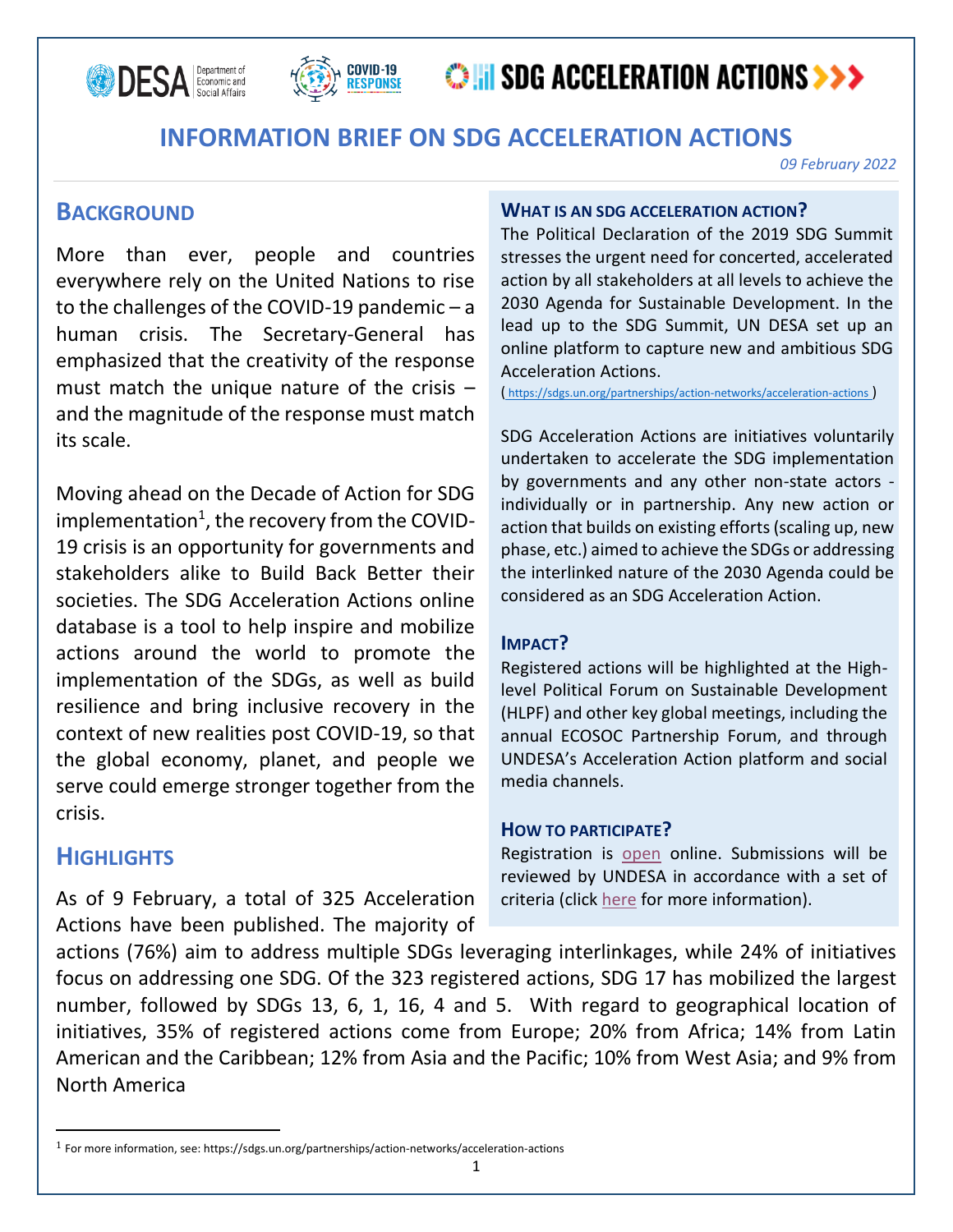



# **OHI SDG ACCELERATION ACTIONS >>>**

**Regions** 



**Number of SDGs Addressed** 



In terms of country breakdown by GDP (ppp), 53% of submissions are from high-income countries, while 40% from middle-income countries and 7% from low-income countries. There is a scope for mobilizing more SDG Acceleration Actions from the least developed countries (LDCs), small island developing States (SIDS) and post-conflict and fragile states as they account for 10%, 2% and 12% of total actions published, respectively. Governments have submitted the majority of SDG Acceleration Actions (31%), followed by civil society organizations (29%), UN entities (17%) and the private sector (11%).**Sectors**